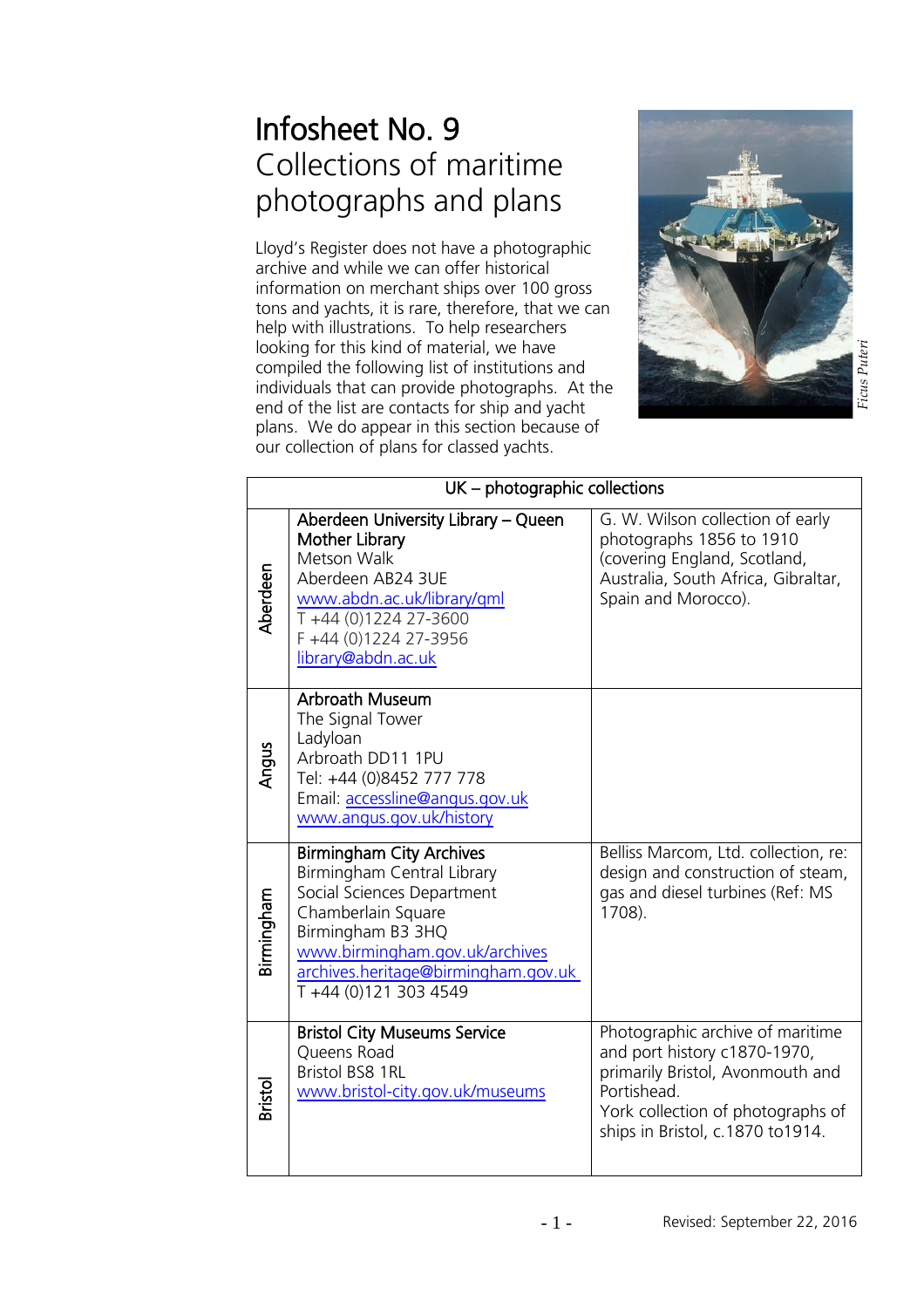| Channel Islands | The Alderney Society Museum<br><b>High Street</b><br>Alderney<br>Channel Islands GY9 3TG<br>E info@alderneysociety.org<br>T+44 1481 823222<br>www.alderneysociety.org                                                                                        | Photographs of Alderney.                                              |
|-----------------|--------------------------------------------------------------------------------------------------------------------------------------------------------------------------------------------------------------------------------------------------------------|-----------------------------------------------------------------------|
| Glasgow         | <b>Glasgow Museum of Transport</b><br>Kelvin Hall<br>1 Bunhouse Road<br>Glasgow G3 8DP<br>T +44 (0)141 287 2720<br>Text +44 (0)141 287 2664<br>F +44 (0)141 287 2692<br>E museums@csglasgow.org<br>www.glasgowmuseums.com/venue/in<br>dex.cfm?venueid=7      | Dan MacDonald photographic<br>archive.                                |
| Greenock        | Mclean Museum and Art Gallery<br>15 Kelly Street<br>Greenock PA16 8JX<br>T +44 (0)1475 715624<br>F +44 (0)1475 715626<br>E museum@inverclyde.gov.uk<br>www.inverclyde.gov.uk/Category.aspx<br>?catid=1422                                                    | R. B. Paterson collection of<br>steamer photographs c1880 to<br>1920. |
| Grimsby         | National Fishing Heritage Centre<br>C/o Welholme Galleries<br>Welholme Road<br>Grimsby DN32 9LP<br>T +44 (0)1472 323345<br>www.nelincs.gov.uk/AtoZ/atozDetail?I<br>$D = 7241$                                                                                | Hallgarth photograph collection.<br>Pulfrey photograph collection.    |
| Hampshire       | Mr M Lennon<br>61 Charlesworth Drive<br>Waterlooville<br><b>Hants</b><br>PO7 6AS                                                                                                                                                                             | Mainly modern soviet merchant<br>ships and all nationality warships.  |
| Hartlepool      | Hartlepool Arts and Museum Service<br>Sir William Gray House<br>Clarence Road<br>Hartlepool TS28 8BT<br>T + 44 (0)1429 860077<br>F +44 (0)1429 867332<br>Ε<br>info@hartlepoolsmaritimeexperience.c<br>om<br>www.hartlepoolsmaritimeexperience.c<br><b>om</b> | Photographic archive, including<br>many ship photos.                  |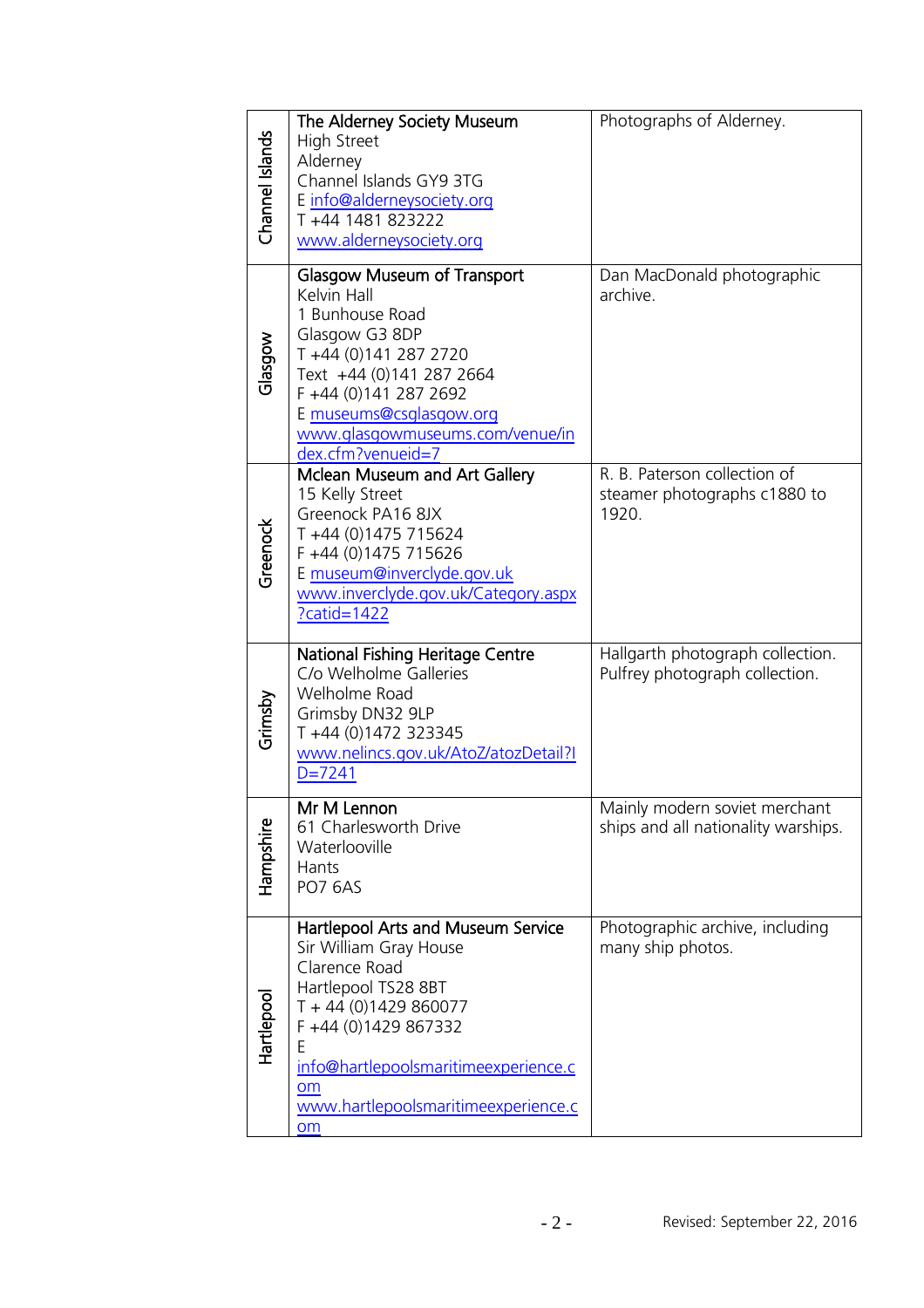| Kent          | FotoFlite<br>Norfolk Drive<br>Leacon Road<br>Ashford<br>Kent<br><b>TN23 4FB</b><br>T +44 (0)1233 635556<br>F +44 (0)1233 635557<br>E philip@fotoflite.co.uk<br>www.fotoflite.com | Will undertake commission to<br>photograph ships in the English<br>Channel, also large collection of<br>modern ship pictures.                                                                                                               |
|---------------|----------------------------------------------------------------------------------------------------------------------------------------------------------------------------------|---------------------------------------------------------------------------------------------------------------------------------------------------------------------------------------------------------------------------------------------|
|               | Chatham Dockyard Historical Society<br>The Museum<br>The Historic Dockyard<br>Chatham<br>Kent ME4 4TZ<br>T + 44 (0) 1634 832028<br>www.cdhs.org.uk                               | Photographs of naval vessels and<br>relating to the history of Chatham<br>Dockyard.                                                                                                                                                         |
|               | Deal Maritime and Local History<br><b>Museum</b><br>22 St. George's Road<br>Deal<br>Kent CT14 6BA<br>T +44 (0)1304 381 344<br>E dealmuseum@lineone.net<br>www.dealmuseum.org.uk  | Artefacts and archives on the<br>history and development of Deal,<br>Walmer, Kingsdown and the<br>outlying districts.                                                                                                                       |
| Isle of Wight | Beken of Cowes Ltd.<br>16 Birmingham Road<br>Cowes<br>Isle of Wight PO31 7BH<br>T +44 (0)1983 297311<br>F +44 (0)1983 291059<br>E beken@beken.co.uk<br>www.beken.co.uk           | Maritime photographs, all types of<br>sailing and powered craft, dating<br>back to 1888.                                                                                                                                                    |
| Lancashire    | Clarkson's Catalogue of Ship<br>Photographs<br>18 Franklands<br>Longton<br>Preston<br>Lancs. PR4 5PD                                                                             | The catalogue gives photographs<br>with owner, name of vessel and<br>year of build.<br>Orders should be forwarded to<br>John and Marion Clarkson.                                                                                           |
| Leicester     | A H Potterton<br>Modern postcards for discerning<br>collectors<br>63 Keyham Lane West<br>Netherhall<br>Leicester<br>LE5 1RS<br>T +44 (0)116 2433444                              | Collection covers liners, tugs and<br>ferries.<br>Current series include Nostalgia,<br>Humber ports, Repair Yards,<br>Ireland, Working Tugs, Southern<br>Seaways, World Ships and Fast<br>Ferries. Please enclose 2x first class<br>stamps. |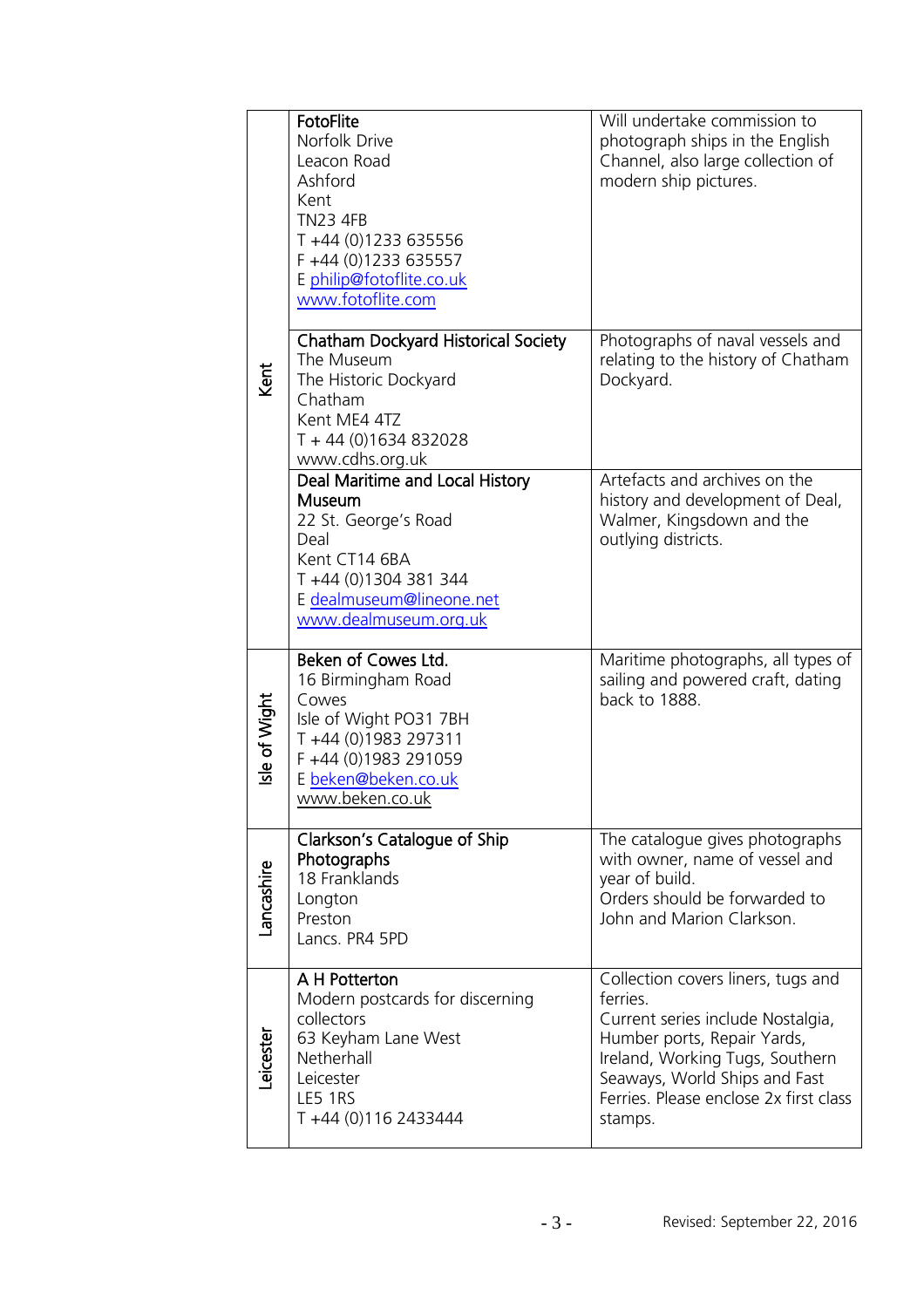| Liverpool    | NMGM Maritime Archives and Library<br>Merseyside Maritime Museum<br><b>Albert Dock</b><br>Liverpool L3 4AQ<br>T +44 (0)151 478 4499<br>www.liverpoolmuseums.org.uk/mariti<br>me | A good collection of photographs<br>and glass negatives dating from<br>the development of photography.<br>Also collections of photographs<br>and plans of ships owned by<br>Liverpool shipowners. |
|--------------|---------------------------------------------------------------------------------------------------------------------------------------------------------------------------------|---------------------------------------------------------------------------------------------------------------------------------------------------------------------------------------------------|
| London       | The National Maritime Museum<br>Park Row<br>Greenwich<br>London SE10 9NF<br>T +44 (0)20 8858 4422<br>F +44 (0)20 8312 6632<br>www.rmg.co.uk                                     | Excellent collection of prints and<br>photographs, copies of which can<br>be purchased. Catalogues may<br>also be purchased.                                                                      |
|              | <b>Science Museum</b><br><b>Exhibition Road</b><br>London<br><b>SW7 2DD</b><br>T +44 (0)20 7983 9750<br>F +44 (0)20 7938 9751<br>www.sciencemuseum.org.uk                       |                                                                                                                                                                                                   |
| Portsmouth   | Royal Naval Museum<br>HM Naval Base (PP66)<br>Portsmouth PO1 3NH<br>T +44 (0)23 9272 7562<br>F +44 (0)23 9272 7575<br>www.royalnavalmuseum.org                                  | Wright & Logan Photographic<br>Collection.                                                                                                                                                        |
| Renfrewshire | The Ballast Trust<br>Monarch Works<br>18-20 Walkinshaw street<br>Johnstone<br>Renfrewshire PA5 8AE                                                                              | Dan MacDonald Collection of<br>photographic negatives of ships.                                                                                                                                   |
| Somerset     | <b>Blake Museum</b><br><b>Blake Street</b><br>Bridgwater<br>Somerset TA6 3NB<br>T+44 01278 456127<br>blake@bridgwatermuseum.org.uk<br>www.blakemuseum.org.uk                    | Photographs associated with local<br>shipping.                                                                                                                                                    |

| $UK$ – plan collections |                             |                                    |
|-------------------------|-----------------------------|------------------------------------|
|                         | Lloyd's Register Foundation | Plans of yachts classed by Lloyd's |
|                         | Heritage & Education Centre | Register circa 1880 to 1960.       |
|                         | 71 Fenchurch Street         |                                    |
| ondon                   | London EC3M 4BS             |                                    |
|                         | T +44 (0)207 423 2475       |                                    |
|                         | E info@lr.org               |                                    |
|                         |                             |                                    |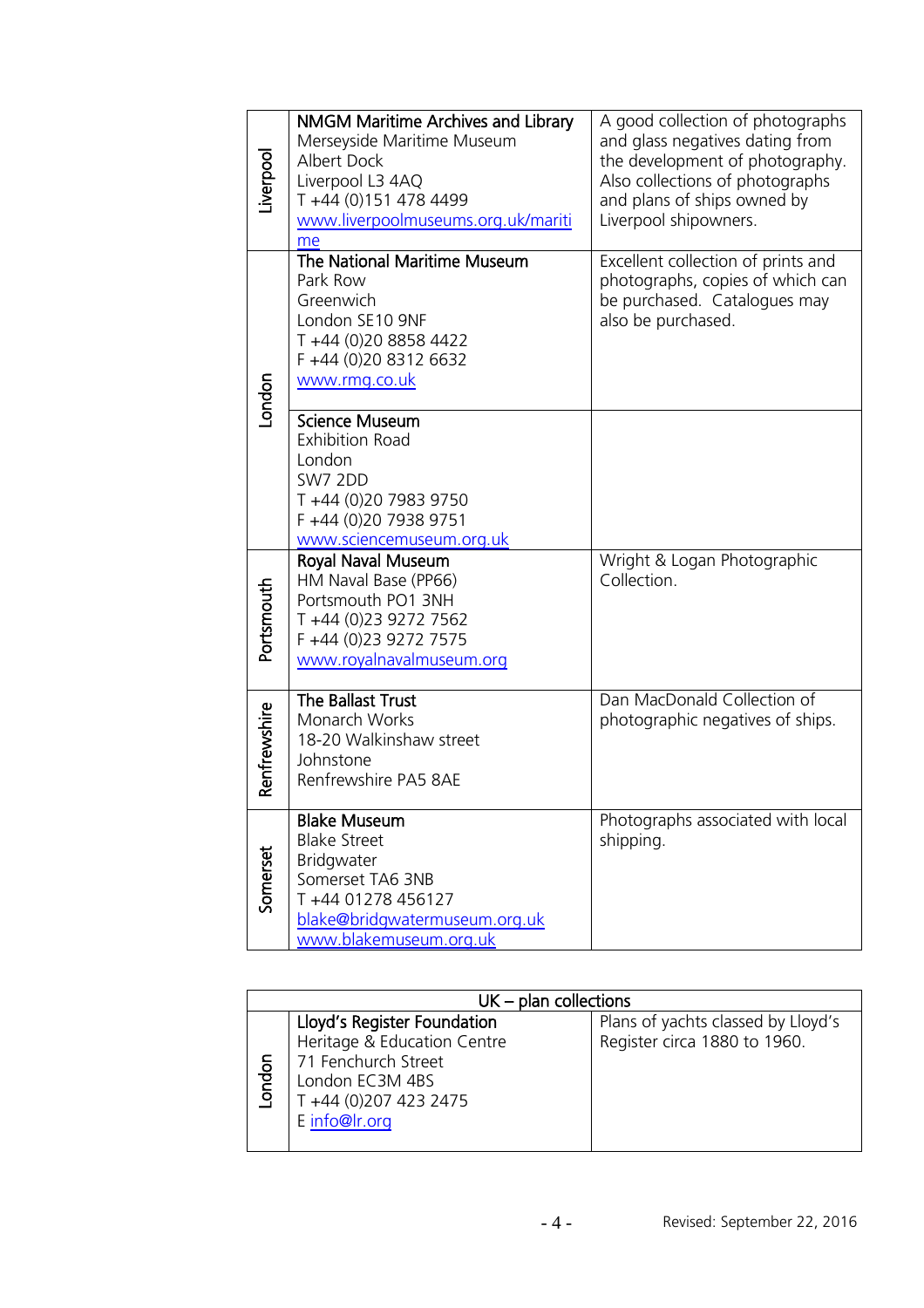|              | The National Maritime Museum      | Held at the Brass Foundry, which           |
|--------------|-----------------------------------|--------------------------------------------|
|              | Park Row                          | is not open to the general public.         |
|              | Greenwich                         | Applications should be made in             |
|              | London SE10 9NF                   | writing to the Brass Foundry.              |
|              | T +44 (0)20 8858 4422             |                                            |
|              | F +44 (0)20 8312 6632             | Amongst their collection are               |
|              | www.nmm.ac.uk                     | Lloyd's Register Foundation plans          |
|              |                                   | and survey reports for classed             |
|              | <b>Brass Foundry</b>              | vessels dating c1834 to c1968.             |
|              | Historic Photographs & Ship Plans |                                            |
|              | Section, National Maritime Museum | The <b>Heritage &amp; Education Centre</b> |
|              | Greenwich                         | are undertaking an ambitious               |
|              | London SE10 9NF                   | digitisation project of the Lloyd's        |
|              | T+44(0)20 8312 8600               | Register plans and survey reports.         |
|              | F+44(0)20 8317 0263               | Find out more here.                        |
|              | E plansandphotos@rmg.co.uk        |                                            |
|              | www.rmg.co.uk/contact/buy-ship-   |                                            |
|              | plans                             |                                            |
|              |                                   |                                            |
|              | The Ballast Trust                 | British Corporation for the Survey         |
|              | Monarch Works                     | and Registry of Shipping: plans.           |
|              | 18-20 Walkinshaw street           |                                            |
|              | Johnstone                         |                                            |
| Renfrewshire | Renfrewshire PA5 8AE              |                                            |
|              |                                   |                                            |

|             | Overseas – photographic collections                                                                               |                                                                                                                                        |  |
|-------------|-------------------------------------------------------------------------------------------------------------------|----------------------------------------------------------------------------------------------------------------------------------------|--|
|             | Schiffsfotos Jansen<br>Jevenstedter Strasse 86<br>D200 Hamburg 4                                                  | Specialises in German ships 1925-<br>39 and worldwide shipping post<br>1950.                                                           |  |
| Germany     | Mr L Timm<br>St Pauli<br>Landungsbrucken 3<br>2 Hamburg 4                                                         | Large collection of past and<br>present merchant ship<br>photographs, many early 20th<br>Century and some early 19th<br>Century ships. |  |
|             | <b>VH Young</b><br>97a Ira Street<br>Miramar<br>Wellington, 60003                                                 | Specialises in post 1950 South<br>East Africa, South Africa and Suez<br>shipping, tugs, ORSVs, SD 14s and<br>WWII standards.           |  |
| New Zealand | Alexander Turnbull Library<br>National Library of New Zealand<br>PO Box 12-39<br>Wellington<br>www.natlib.govt.nz | Large collection of ship<br>photographs, some of which can<br>be viewed via their online<br>"Timeframes" service.                      |  |